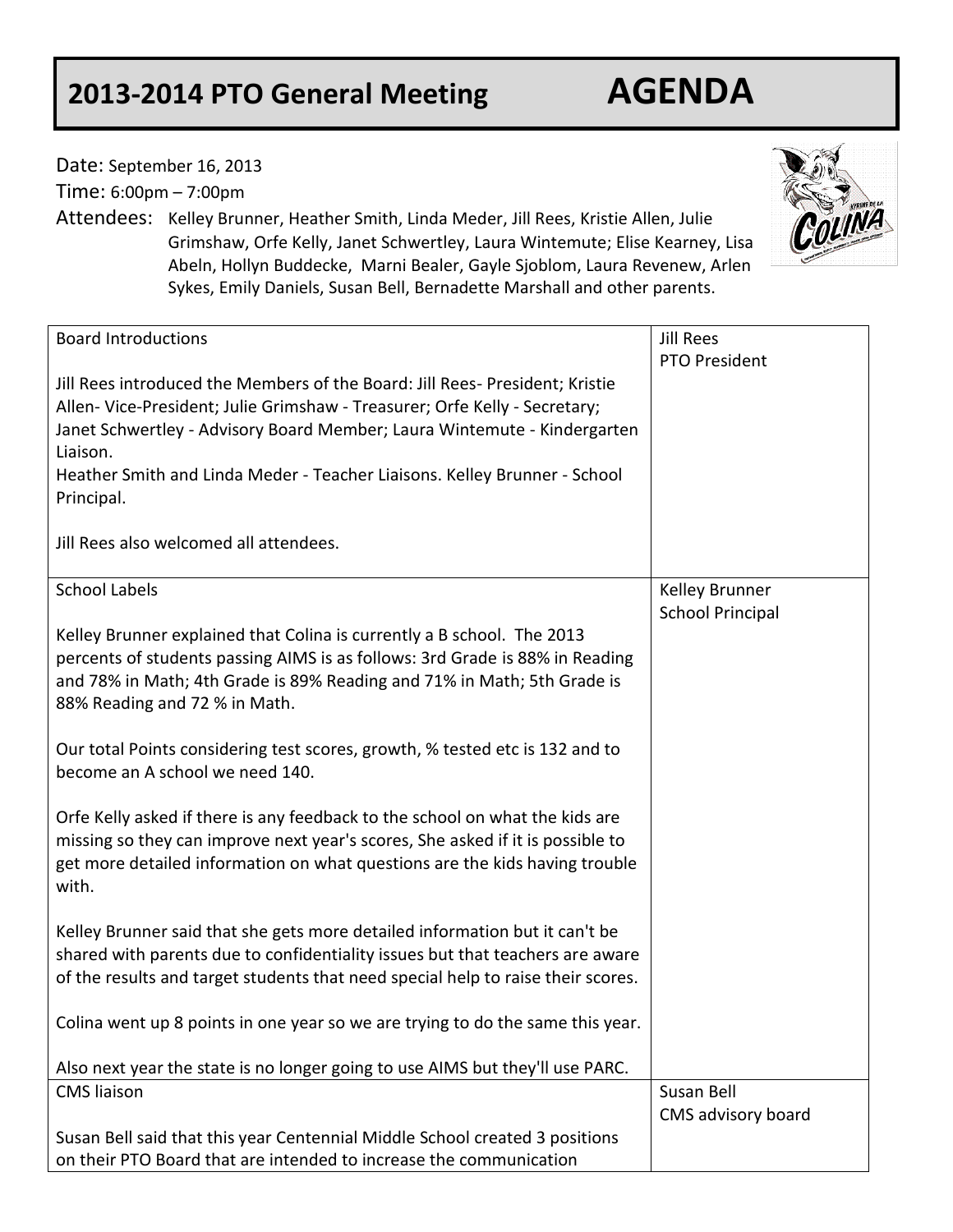| between Colina and Centennial.                                                                                                                                                                                                                                                                                                        |                             |
|---------------------------------------------------------------------------------------------------------------------------------------------------------------------------------------------------------------------------------------------------------------------------------------------------------------------------------------|-----------------------------|
| Susan described that Centennial is a great School. Teachers are very<br>committed and excited, specially this year with the new principal. It is<br>important that people get to know the school and check by themselves how<br>great the school is and not listen to the bad reputation that the school had<br>from a few years ago. |                             |
| She feels it is important to bring a few of the kids to a PTO meeting where<br>they can relate their experience and explain to parents how good the<br>environment is at CMS.                                                                                                                                                         |                             |
| Susan also invited all parents to attend sports events at CMS or music<br>functions.                                                                                                                                                                                                                                                  |                             |
| She will also coordinate a visit from the new CMS Principal.                                                                                                                                                                                                                                                                          |                             |
| <b>Budget Update</b>                                                                                                                                                                                                                                                                                                                  | Julie Grimshaw              |
|                                                                                                                                                                                                                                                                                                                                       | Treasurer                   |
| Julie Grimshaw mentioned what was the total earned and spent this year so<br>far.                                                                                                                                                                                                                                                     |                             |
| Different parents request to Julie if she could bring the usual report to next                                                                                                                                                                                                                                                        |                             |
| General meeting.                                                                                                                                                                                                                                                                                                                      |                             |
| Conference dinners                                                                                                                                                                                                                                                                                                                    | <b>Bernadette Marshall</b>  |
|                                                                                                                                                                                                                                                                                                                                       | <b>Teacher Appreciation</b> |
| Bernadette Marshall mentioned that as a chair for the Teacher Appreciation                                                                                                                                                                                                                                                            | Committee                   |
| Committee they are looking for volunteer to help with food to be served                                                                                                                                                                                                                                                               |                             |
| during conference nights. To this end she will pass a sign up list and asks if<br>the attendees could please take one of the items in the list.                                                                                                                                                                                       |                             |
| By-Laws Modification. Motion to vote.                                                                                                                                                                                                                                                                                                 | Orfe Kelly                  |
|                                                                                                                                                                                                                                                                                                                                       | Secretary                   |
| Orfe Kelly explained that there is a disposition in the Bylaws that requires all                                                                                                                                                                                                                                                      |                             |
| Committee members to submit plans for their committees within the first 3<br>weeks of school.                                                                                                                                                                                                                                         |                             |
| Orfe Kelly said that even though it is a good provision it is not realistic or                                                                                                                                                                                                                                                        |                             |
| practical as many committee chairs decide on their plans closer to the date                                                                                                                                                                                                                                                           |                             |
| and maybe requesting the committee chairs for a presentation of their plans                                                                                                                                                                                                                                                           |                             |
| with at least one month is a more reasonable measure that hopefully would                                                                                                                                                                                                                                                             |                             |
| make sure that more committee chairs follow.                                                                                                                                                                                                                                                                                          |                             |
| One parent said that she didn't agree with changing the disposition because<br>it would result in poor planning like the fact that 2 days before the event we<br>were requesting volunteers for the reading wall, or Jill advertised the<br>meeting the day of the meeting.                                                           |                             |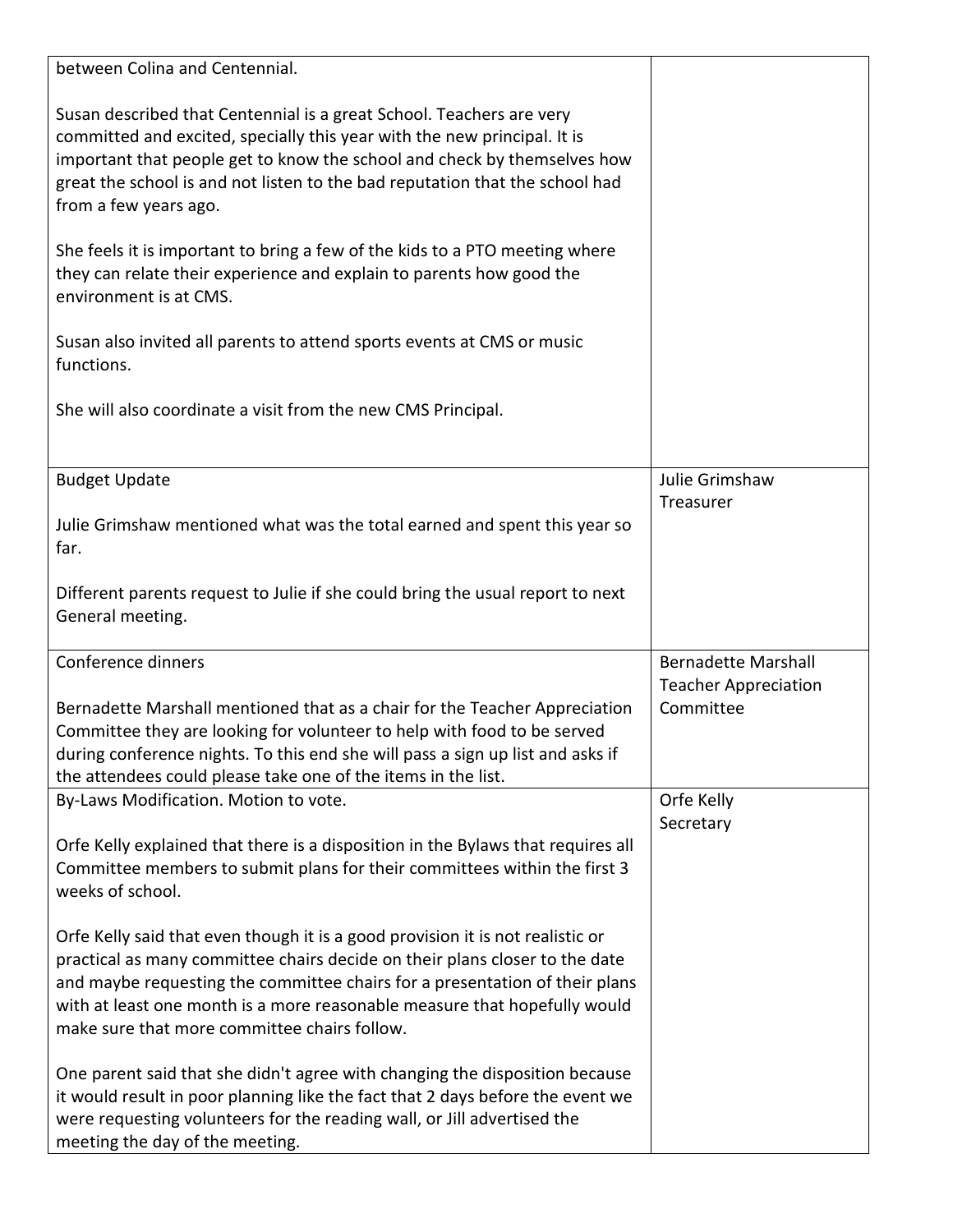Orfe Kelly explained that volunteers for the reading wall or any other committee are requested at the beginning of the school year and if the email went out 2 days before it is to continue filling the shifts needed though out the year. In fact, the first available shift is in November.

This parent said PTO gives very little notice for events. Jill Rees said that the events have been posted on the PTO website since the beginning of the school year. This calendar has also been shared through list serve by the School Principal. It is also on the School website and advertised on the marquee.

Elise Kearney also said that it is important to give time to committee chairs to plan their events instead of putting pressure to have those plans submitted in August.

The parent also said that she was dissatisfied with field day and other events because they don't plan for activities that could include her child that has special needs.

Orfe Kelly said this is the first time we hear from her and her difficulties. Kelley Brunner also said that she is meeting with Mr. Moser to try to create activities where the kids with special needs can participate.

The parent also said that she signed up at the beginning of the school year to help in the auction and that Marni hasn't contacted her yet.

Marni responded that the event is in March and she'll be contacted closer to the time.

Heather Smith further explained to this parent that the PTO Board is composed by volunteers. That a lot of them work full time and it is important to give them credit for what they do and help make their job easier.

Orfe Kelly motioned to Replace Article VI Section 3 Duties.

" The Chairperson shall:

A. Present a plan of work/expenditure to the Executive Board for approval within the first three weeks of the school year." With

" The Chairperson shall:

A. Present a plan of work/expenditure to the Executive Board for approval at least one month before the event takes place."

The motion was approved unanimously.

| <b>Reading Wall</b> | Orfe Kelly |
|---------------------|------------|
|---------------------|------------|